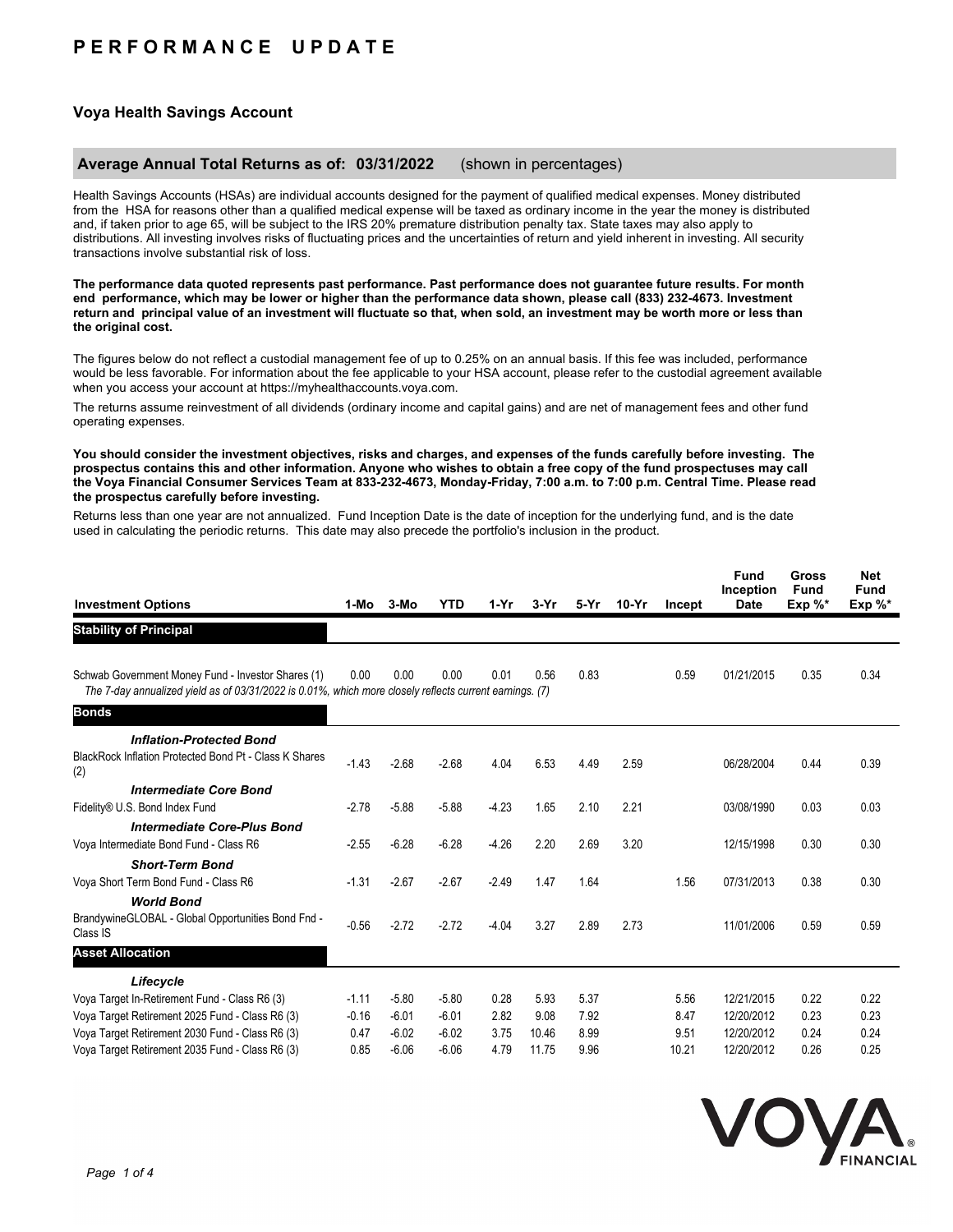| See Performance Introduction Page for Important Information |  |  |  |
|-------------------------------------------------------------|--|--|--|
|                                                             |  |  |  |

| <b>Investment Options</b>                                        | 1-Mo    | 3-Mo     | <b>YTD</b> | $1-Yr$   | $3-Yr$ | 5-Yr  | $10-Yr$ | Incept | <b>Fund</b><br>Inception<br><b>Date</b> | Gross<br><b>Fund</b><br>Exp %* | <b>Net</b><br><b>Fund</b><br>$Exp \%^*$ |
|------------------------------------------------------------------|---------|----------|------------|----------|--------|-------|---------|--------|-----------------------------------------|--------------------------------|-----------------------------------------|
| Voya Target Retirement 2040 Fund - Class R6 (3)                  | 1.39    | $-6.05$  | $-6.05$    | 5.83     | 13.09  | 10.80 |         | 10.98  | 12/20/2012                              | 0.26                           | 0.25                                    |
| Voya Target Retirement 2045 Fund - Class R6 (3)                  | 1.71    | $-6.04$  | $-6.04$    | 6.52     | 13.77  | 11.24 |         | 11.31  | 12/20/2012                              | 0.26                           | 0.25                                    |
| Voya Target Retirement 2050 Fund - Class R6 (3)                  | 1.70    | $-6.21$  | $-6.21$    | 6.21     | 13.64  | 11.19 |         | 11.33  | 12/20/2012                              | 0.25                           | 0.25                                    |
| Voya Target Retirement 2055 Fund - Class R6 (3)                  | 1.67    | $-6.24$  | $-6.24$    | 6.27     | 13.75  | 11.26 |         | 11.35  | 12/20/2012                              | 0.25                           | 0.25                                    |
| Voya Target Retirement 2060 Fund - Class R6 (3)(9)               | 1.77    | $-6.17$  | $-6.17$    | 6.54     | 13.97  | 11.38 |         | 11.38  | 12/21/2015                              | 0.26                           | 0.25                                    |
| Voya Target Retirement 2065 Fund - Class R6 (8)                  | 1.77    | $-6.17$  | $-6.17$    | 6.45     |        |       |         | 18.04  | 07/29/2020                              | 0.30                           | 0.25                                    |
| <b>Balanced</b>                                                  |         |          |            |          |        |       |         |        |                                         |                                |                                         |
| <b>World Allocation</b>                                          |         |          |            |          |        |       |         |        |                                         |                                |                                         |
| Voya Global Div Pymt Fund - Class R6 (4)                         | 0.67    | $-6.52$  | $-6.52$    | 2.12     | 7.73   | 6.24  | 5.87    |        | 07/01/2008                              | 1.62                           | 0.85                                    |
| Voya Global Multi-Asset Fund - Class R6 (5)                      | 0.41    | $-7.62$  | $-7.62$    | 1.23     | 9.04   | 7.43  | 6.65    |        | 01/04/1995                              | 1.69                           | 0.90                                    |
| Large Cap Value                                                  |         |          |            |          |        |       |         |        |                                         |                                |                                         |
| <b>Large Blend</b>                                               |         |          |            |          |        |       |         |        |                                         |                                |                                         |
| Columbia Contrarian Core Fund - Institutional 3 Class            | 2.73    | $-2.96$  | $-2.96$    | 12.72    | 19.88  | 15.41 | 14.63   |        | 12/31/2002                              | 0.63                           | 0.63                                    |
| Fidelity® 500 Index Fund                                         | 3.71    | $-4.60$  | $-4.60$    | 15.63    | 18.91  | 15.98 | 14.62   |        | 02/17/1988                              | 0.02                           | 0.02                                    |
| <b>Large Value</b>                                               |         |          |            |          |        |       |         |        |                                         |                                |                                         |
| Boston Partners All-Cap Value Fund - Institutional Cl            | 1.40    | 0.18     | 0.18       | 12.53    | 14.49  | 10.62 | 12.44   |        | 07/01/2002                              | 0.83                           | 0.80                                    |
| Fidelity® Large Cap Value Index Fund                             | 2.79    | $-0.80$  | $-0.80$    | 11.58    | 12.98  | 10.29 |         | 11.22  | 06/07/2016                              | 0.04                           | 0.04                                    |
| Large Cap Growth                                                 |         |          |            |          |        |       |         |        |                                         |                                |                                         |
| <b>Large Growth</b>                                              |         |          |            |          |        |       |         |        |                                         |                                |                                         |
| Fidelity® Large Cap Growth Index Fund                            | 3.93    | $-9.04$  | $-9.04$    | 14.93    | 23.57  | 20.84 |         | 20.32  | 06/07/2016                              | 0.04                           | 0.04                                    |
| MFS® Growth Fund - Class R6                                      | 2.60    | $-12.33$ | $-12.33$   | 8.07     | 18.70  | 19.28 | 16.04   |        | 09/13/1993                              | 0.53                           | 0.53                                    |
| Small/Mid/Specialty                                              |         |          |            |          |        |       |         |        |                                         |                                |                                         |
| <b>Mid-Cap Blend</b>                                             |         |          |            |          |        |       |         |        |                                         |                                |                                         |
| Parnassus Mid Cap Fund® - Investor Shares (10)                   | 2.03    | $-10.86$ | $-10.86$   | 0.57     | 9.76   | 9.51  | 11.13   |        | 04/29/2005                              | 0.98                           | 0.98                                    |
| <b>Small Blend</b>                                               |         |          |            |          |        |       |         |        |                                         |                                |                                         |
| Northern Funds Small Cap Core Fund - Class I                     | 1.02    | $-6.18$  | $-6.18$    | $-0.63$  | 12.19  | 9.70  | 11.20   |        | 09/30/1999                              | 0.67                           | 0.59                                    |
| <b>Global / International</b>                                    |         |          |            |          |        |       |         |        |                                         |                                |                                         |
| <b>Diversified Emerging Mkts</b>                                 |         |          |            |          |        |       |         |        |                                         |                                |                                         |
| Voya Multi-Manager Emerging Markets Equity Fund -<br>Class I     | $-4.39$ | $-13.16$ | $-13.16$   | $-18.12$ | 3.02   | 4.66  | 2.25    |        | 10/11/2011                              | 1.18                           | 1.15                                    |
| <b>Foreign Large Blend</b>                                       |         |          |            |          |        |       |         |        |                                         |                                |                                         |
| Fidelity® International Index Fund                               | 0.11    | $-6.70$  | $-6.70$    | 0.50     | 7.65   | 6.68  | 6.31    |        | 11/05/1997                              | 0.04                           | 0.04                                    |
| Voya Multi-Manager International Equity Fund - Class I           | $-1.84$ | $-11.19$ | $-11.19$   | $-7.98$  | 6.72   | 6.01  | 5.40    |        | 01/06/2011                              | 0.92                           | 0.92                                    |
| Voya Multi-Manager International Factors Fund - Class I          | 0.65    | $-5.29$  | $-5.29$    | 2.53     | 7.12   | 6.26  | 5.92    |        | 02/08/2011                              | 0.76                           | 0.74                                    |
| <b>Foreign Small/Mid Blend</b>                                   |         |          |            |          |        |       |         |        |                                         |                                |                                         |
| Voya Multi-Manager International Small Cap Fund -<br>Class $(6)$ | 1.20    | $-6.29$  | $-6.29$    | 1.12     | 12.10  | 8.52  | 8.46    |        | 08/31/1995                              | 1.34                           | 1.20                                    |

The risks of investing in small company stocks may include relatively low trading volumes, a greater degree of change in earnings and greater short-term volatility.

Foreign investing involves special risks such as currency fluctuation and public disclosure, as well as economic and political risks.

Some of the Funds invest in securities guaranteed by the U.S. Government as to the timely payment of principal and interest; however, shares of the Funds are not insured nor guaranteed.

High yielding fixed-income securities generally are subject to greater market fluctuations and risks of loss of income and principal than are investments in lower yielding fixed-income securities.

Sector funds may involve greater-than average risk and are often more volatile than funds holding a diversified portfolio of stocks in many industries. Examples include: banking, biotechnology, chemicals, energy, environmental services, natural resources, precious metals, technology, telecommunications, and utilities.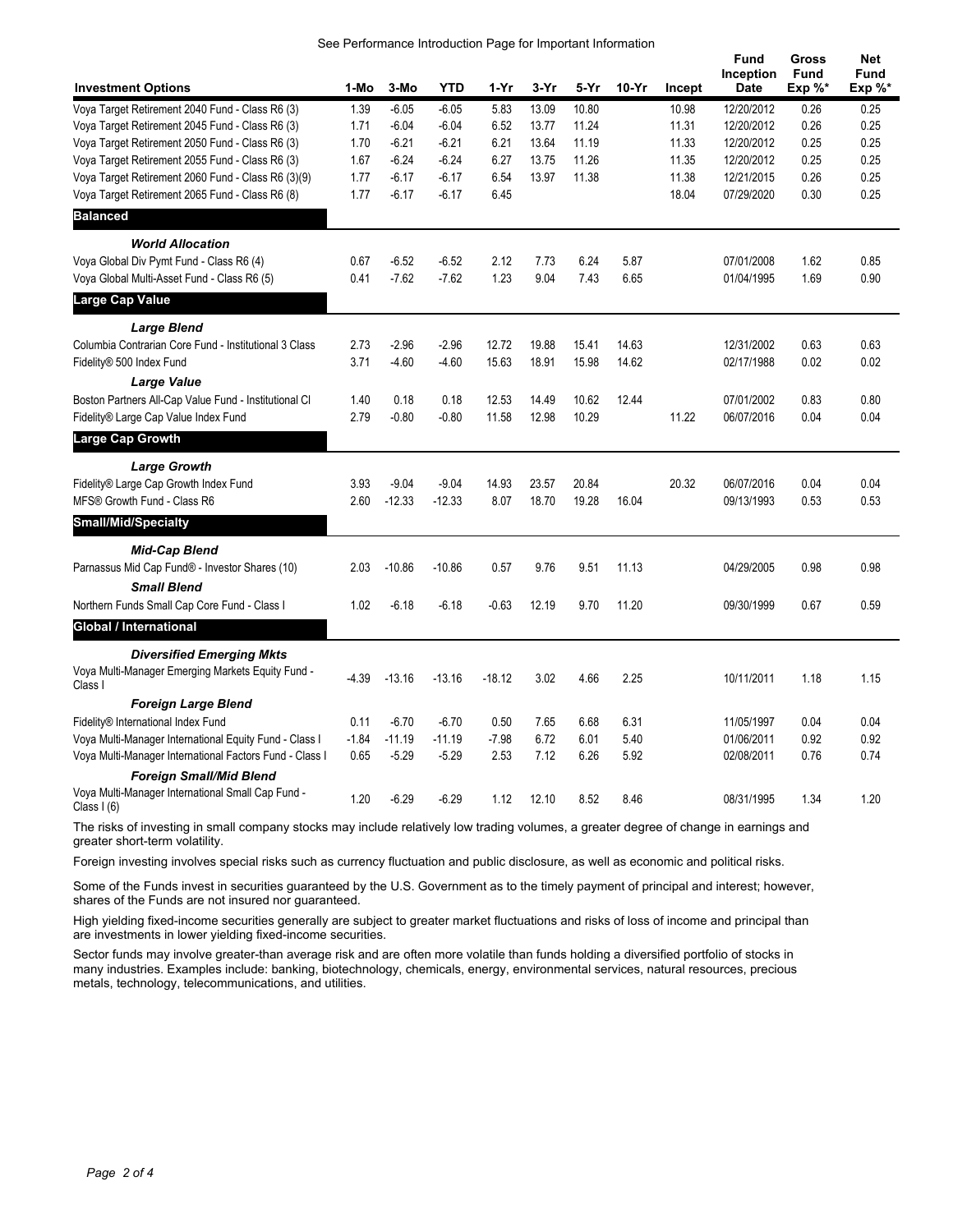#### See Performance Introduction Page for Important Information

Proprietary and third party data and systems are utilized to support decision making for certain of the Funds. Data imprecision, software or other technology malfunctions, programming inaccuracies and similar circumstances may impair the performance of these systems, which may negatively affect performance. Furthermore, there can be no assurance that the quantitative models used in managing the Funds will perform as anticipated or enable a Fund to achieve its objective.

\*The Gross Expense Ratios shown do not reflect temporary fee or expense waivers that may be in effect for a fund. The Net Expense Ratios reflect any applicable temporary fee or expense waivers. The performance of a fund with a temporary fee or expense waiver would have been lower if the gross fund fees/expenses listed had been reflected.

#### **Additional Notes**

(1)YOU COULD LOSE MONEY BY INVESTING IN THE FUND. ALTHOUGH THE FUND SEEKS TO PRESERVE THE VALUE OF YOUR INVESTMENT AT \$1.00 PER SHARE, IT CANNOT GUARANTEE IT WILL DO SO. AN INVESTMENT IN THE FUND IS NOT INSURED OR GUARANTEED BY THE FEDERAL DEPOSIT INSURANCE CORPORATION OR ANY OTHER GOVERNMENT AGENCY. THE FUND'S SPONSOR HAS NO LEGAL OBLIGATION TO PROVIDE FINANCIAL SUPPORT TO THE FUND, AND YOU SHOULD NOT EXPECT THAT THE SPONSOR WILL PROVIDE FINANCIAL SUPPORT TO THE FUND AT ANY TIME.

(2)BlackRock Inflation Protected Bond Pt - Class K Shares: As described in the "Management of the Fund" section of the Fund's prospectus beginning on page 32, BlackRock Advisors, LLC ("BlackRock") has contractually agreed to waive the management fee with respect to any portion of the Fund's assets estimated to be attributable to investments in other equity and fixed-income mutual funds and exchange-traded funds managed by BlackRock or its affiliates that have a contractual management fee, through June 30, 2023. In addition, BlackRock has contractually agreed to waive its management fees by the amount of investment advisory fees the Fund pays to BlackRock indirectly through its investment in money market funds managed by BlackRock or its affiliates, through June 30, 2023. The contractual agreements may be terminated upon 90 days' notice by a majority of the non-interested trustees of BlackRock Funds V (the "Trust") or by a vote of a majority of the outstanding voting securities of the Fund. The Total Annual Fund Operating Expenses do not correlate to the ratio of expenses to average net assets given in the Fund's most recent annual report, which does not include Acquired Fund Fees and Expenses. As described in the "Management of the Fund" section of the Fund's prospectus beginning on page 32, BlackRock has contractually agreed to waive and/or reimburse fees or expenses in order to limit Total Annual Fund Operating Expenses After Fee Waivers and/or Expense Reimbursements (excluding Dividend Expense, Interest Expense, Acquired Fund Fees and Expenses and certain other Fund expenses) to 0.29% of average daily net assets through June 30, 2023. The contractual agreement may be terminated upon 90 days' notice by a majority of the non-interested trustees of the Trust or by a vote of a majority of the outstanding voting securities of the Fund.

(3)There is no guarantee that any investment option will achieve its stated objective. Principal value fluctuates and there is no guarantee of value at any time, including the target date. The "target date" is the approximate date when you plan to start withdrawing your money. When your target date is reached, you may have more or less than the original amount invested. For each target date Portfolio, until the day prior to its Target Date, the Portfolio will seek to provide total returns consistent with an asset allocation targeted for an investor who is retiring in approximately each Portfolio's designation Target Year. Prior to choosing a Target Date Portfolio, investors are strongly encouraged to review and understand the Portfolio's objectives and its composition of stocks and bonds, and how the asset allocation will change over time as the target date nears. No two investors are alike and one should not assume that just because they intend to retire in the year corresponding to the Target Date that that specific Portfolio is appropriate and suitable to their risk tolerance. It is recommended that an investor consider carefully the possibility of capital loss in each of the target date Portfolios, the likelihood and magnitude of which will be dependent upon the Portfolio's asset allocation. On the Target Date, the portfolio will seek to provide a combination of total return and stability of principal.

The Voya Solution / Target Date PortfoliosSM are actively managed and the asset allocation adjusted over time. The portfolios may merge with or change to other portfolios over time. Refer to the prospectus for more information about the specific risks of investing in the various asset classes included in the The Voya Solution / Target Date PortfoliosSM.

Stocks are more volatile than bonds, and portfolios with a higher concentration of stocks are more likely to experience greater fluctuations in value than portfolios with a higher concentration in bonds. Foreign stocks and small and midcap stocks may be more volatile than large cap stocks. Investing in bonds also entails credit risk and interest rate risk. Generally investors with longer timeframes can consider assuming more risk in their investment portfolio.

(4)Voya Global Div Pymt Fund - Class R6: The adviser is contractually obligated to limit expenses to 0.85% for Class R6 shares through March 1, 2022. The limitation does not extend to interest, taxes, investment-related costs, leverage expenses, and extraordinary expenses. This limitation is subject to possible recoupment by the adviser within 36 months of the waiver or reimbursement. Termination or modification of this obligation requires approval by the Fund's board.

(5)Voya Global Multi-Asset Fund - Class R6: The adviser is contractually obligated to limit expenses to 0.90 for Class R6 shares through October 1, 2021 . The limitation does not extend to interest, taxes, investment-related costs, leverage expenses, and extraordinary expenses. This limitation is subject to possible recoupment by the adviser within 36 months of the waiver or reimbursement. Termination or modification of this obligation requires approval by the Fund's board.

(6)Voya Multi-Manager International Small Cap Fund - Class I: The adviser is contractually obligated to limit expenses to 1.40% for Class I shares through March 1, 2022. This limitation is subject to possible recoupment by the adviser within 36 months of the waiver or reimbursement. In addition, the adviser is contractually obligated to further limit expenses to 1.20% for Class I shares through March 1, 2022. These limitations do not extend to interest, taxes, investment-related costs, leverage expenses, extraordinary expenses, and Acquired Fund Fees and Expenses. Termination or modification of these obligations requires approval by the Fund's board.